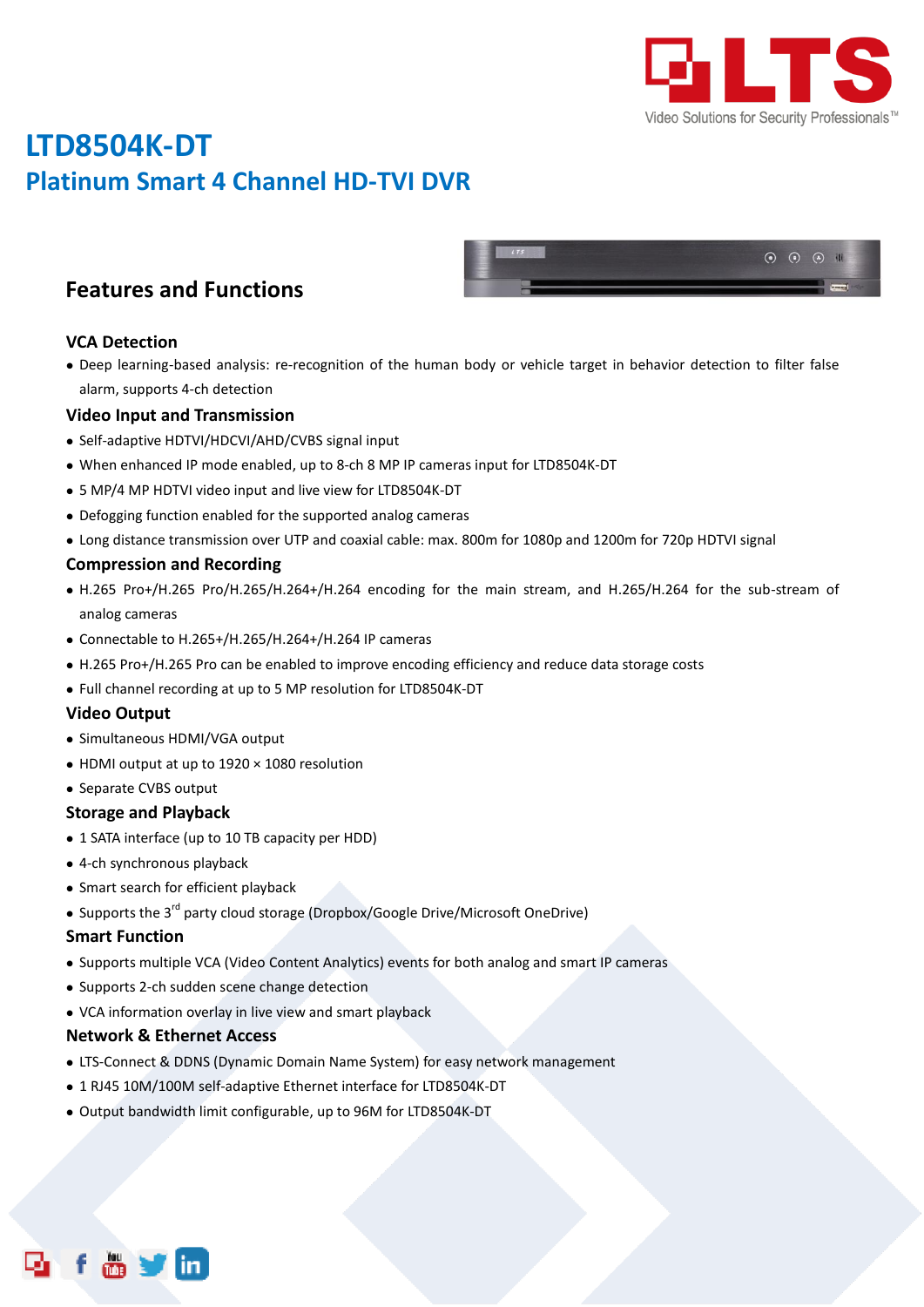

## **Specifications**

| <b>Model</b>              |                                                     | LTD8504K-DT                                                                                                |  |  |
|---------------------------|-----------------------------------------------------|------------------------------------------------------------------------------------------------------------|--|--|
| Video/Audio<br>input      | Video<br>compression                                | H.265 Pro+/H.265 Pro/H.265/H.264+/H.264                                                                    |  |  |
|                           | Analog video<br>input                               | 4-ch                                                                                                       |  |  |
|                           |                                                     | BNC interface (1.0 Vp-p, 75 $\Omega$ ), supporting coaxitron connection                                    |  |  |
|                           | <b>HDTVI input</b>                                  | 5 MP, 4 MP, 3 MP, 1080p30, 1080p25, 720p60, 720p50, 720p30, 720p25                                         |  |  |
|                           | <b>AHD input</b>                                    | 5 MP, 4 MP, 1080p25, 1080p30, 720p25, 720p30                                                               |  |  |
|                           | <b>HDCVI input</b>                                  | 4 MP, 1080p25, 1080p30, 720p25, 720p30                                                                     |  |  |
|                           | <b>CVBS input</b>                                   | PAL/NTSC                                                                                                   |  |  |
|                           | IP video input                                      | Up to 8-ch                                                                                                 |  |  |
|                           |                                                     | Up to 8 MP resolution                                                                                      |  |  |
|                           |                                                     | Supports H.265+/H.265/H.264+/H.264 IP cameras                                                              |  |  |
|                           | Audio                                               | G.711u                                                                                                     |  |  |
|                           | compression<br><b>Audio input</b>                   | 4-ch, RCA (2.0 Vp-p, 1 KΩ)                                                                                 |  |  |
|                           | <b>CVBS output</b>                                  | 1-ch, BNC (1.0 Vp-p, 75 Ω), resolution: PAL: 704 × 576, NTSC: 704 × 480                                    |  |  |
| Video/Audio               | <b>HDMI/VGA</b><br>output                           | 1-ch, $1920 \times 1080/60$ Hz, $1280 \times 1024/60$ Hz, $1280 \times 720/60$ Hz, $1024 \times 768/60$ Hz |  |  |
|                           | <b>Encoding</b><br>resolution@<br><b>Frame rate</b> | Main stream:<br>5 MP@12fps/4 MP@15fps/3 MP@18fps<br>1080p/720p/WD1/4CIF/VGA/CIF@25fps (P)/30fps (N)        |  |  |
|                           |                                                     | Sub-stream:<br>WD1/4CIF/CIF@25fps (P)/30fps (N)                                                            |  |  |
| output                    | Video bit rate                                      | 32 Kbps to 10 Mbps                                                                                         |  |  |
|                           | Audio output                                        | 1-ch, RCA (Linear, $1 K\Omega$ )                                                                           |  |  |
|                           | Audio bit rate                                      | 64 Kbps                                                                                                    |  |  |
|                           | Dual stream                                         | Support                                                                                                    |  |  |
|                           | <b>Stream type</b>                                  | Video, Video & Audio                                                                                       |  |  |
|                           | Synchronous<br>playback                             | 4-ch                                                                                                       |  |  |
| <b>Network</b>            | Remote<br>connections                               | 32                                                                                                         |  |  |
| management                | <b>Network</b><br>protocols                         | TCP/IP, PPPoE, DHCP, DNS, DDNS, NTP, SADP, NFS, iSCSI, UPnP™, HTTPS, ONVIF                                 |  |  |
| <b>Hard disk</b>          | <b>SATA</b>                                         | 1 SATA interface                                                                                           |  |  |
|                           | Capacity                                            | Up to 10 TB capacity for each disk                                                                         |  |  |
|                           | Two-way audio<br>input                              | 1-ch, RCA (2.0 Vp-p, 1 K $\Omega$ ) (using the 1 <sup>st</sup> audio input)                                |  |  |
|                           | <b>Network interface</b>                            | 1, RJ45 10M/100M self-adaptive Ethernet interface                                                          |  |  |
| <b>External interface</b> | <b>USB</b> interface                                | $2 \times$ USB 2.0                                                                                         |  |  |
|                           | Serial interface                                    | RS-485 (half-duplex)                                                                                       |  |  |
|                           | Alarm in/out                                        | 4/1                                                                                                        |  |  |
|                           | Power supply                                        | 12 VDC                                                                                                     |  |  |
| General                   | <b>Consumption</b><br>(without HDD)                 | $\leq 10 W$                                                                                                |  |  |
|                           | <b>Working</b><br>temperature                       | $-10$ °C to +55 °C (+14 °F to +131 °F)                                                                     |  |  |
|                           | <b>Working humidity</b>                             | 10% to 90%                                                                                                 |  |  |
|                           | <b>Dimensions</b><br>$(W \times D \times H)$        | $315 \times 242 \times 45$ mm (12.4 $\times$ 9.5 $\times$ 1.8 inch)                                        |  |  |
|                           | Weight<br>(without HDD)                             | $\leq$ 1.16 kg (2.6 lb)                                                                                    |  |  |

f o y in

Q,